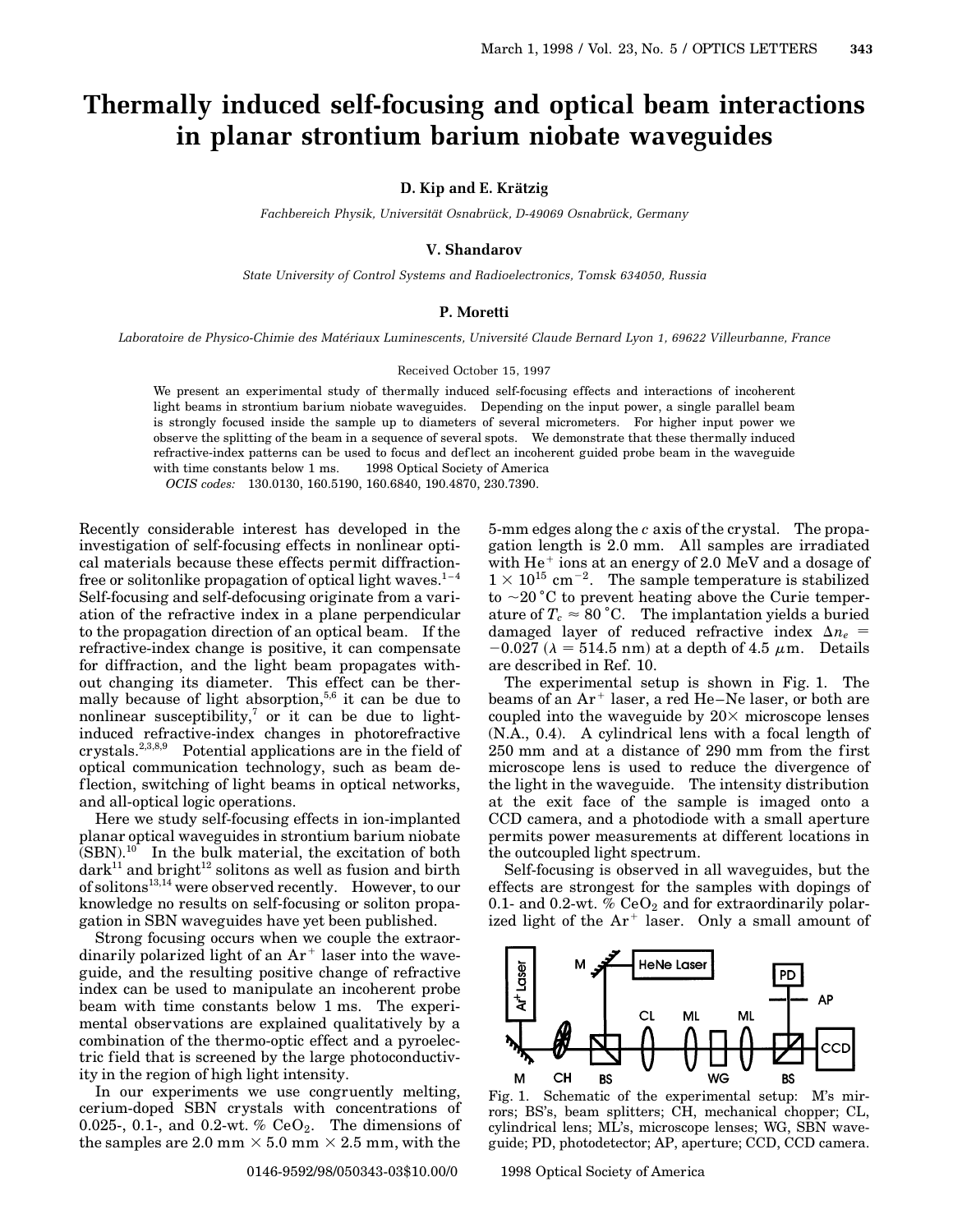self-focusing is observed for light with ordinary polarization. In the following experiments, the sample with 0.2-wt. %  $CeO<sub>2</sub>$  is used.

The dependence of the power measured in the center of the transmitted light beam on input power is shown in Fig. 2. No focusing of the light inside the waveguide is observed up to input powers of 1 mW. Above this threshold self-focusing starts, and in the range of input power from 2 to 4 mW the light power transmitted through the sample depends linearly on the input power.

When the input power is increased to higher values than those needed for focusing as described above, a sequence of different (both spatially and temporally stable) symmetric light patterns is observed at the exit face of the waveguide: First the focused beam splits into two separate beams, followed by spreading of the maxima and the appearance of further peaks in the center of the light distribution. The sequence of steady-state light patterns obtained for several cw input powers is illustrated in Fig. 3. The maximum number of intensity peaks that we observe is six for an input power of 19.5 mW. We estimate the beam diameter (FWHM) inside the waveguiding layer by measuring the divergence of the outcoupled light beam without use of the second microscope lens. For the splitting into six peaks we get a value of  $7 \mu m$ , for the splitting into two peaks  $12 \mu m$ , for strong focusing in one beam 15  $\mu$ m, and we find a value of 70  $\mu$ m for the case of low input power without self-focusing.

Now we investigate the temporal development of selffocusing, using a mechanical beam chopper; i.e., we have symmetric rectangular light pulses of the green pump light at a frequency of 125 Hz. We measure the power in the center of the outcoupled light pattern (see Fig. 1) with the help of a slit that is much smaller than the intensity distribution. Four situations corresponding to four input powers are shown in Fig. 4. At low power, no focusing is observed (Fig. 4a), and the transmitted intensity does not change during a pulse. For intermediate power the beam is slightly focused and the intensity in the beam center increases (Fig. 4b). The observed time constants for the buildup of the self-focusing are approximately 1 ms. For higher input power of the pulsed pump light the beam is first focused again, followed by a partial division into two peaks (Fig. 4c). For still higher input power the pattern observed by eye, i.e., the temporally averaged intensity pattern, shows a split into three peaks: The different stages of focusing, splitting into two peaks, and splitting into three peaks (i.e., the appearance of a third spot in the center of the intensity distribution that is connected with an intensity increase on the photodiode) can be observed clearly in the temporal dependence of the power in the beam center (Fig. 4d). Notice that the power on the photodiode changes continuously. For a certain cw input power, or at a certain time when pulsed pump light is used as in the experiment of Fig. 4, the intensity distribution of the outcoupled light consists of a mixture of the patterns shown in Fig. 3.

The refractive-index profile induced by the green light can be used to def lect or switch an incoherent probe beam. This effect was studied theoretically recently.<sup>15</sup> In our setup, light from a red He–Ne laser together with the green pump beam is coupled into the waveguide. The red beam is adjusted to intersect the green beam under a small angle in the first half of the sample. The green light is blocked behind the sample by a bandpass filter, and the intensity distribution of the red light is imaged onto the CCD camera. When the input power of the pump beam is low, no self-focusing occurs, and the intensity distribution of the red probe beam remains unchanged. As can be seen from Fig. 5, increasing the input pump power leads to the formation of a focusing lens for the green



Fig. 2. Light power in the center of the outcoupled beam as a function of cw input power.



Fig. 3. Light intensity pattern coupled out of the end face of the waveguide for several cw input powers (in milliwatts): a, 0.1; b, 4.7; c, 12.0; d, 14.5; e, 15.5; f, 19.5.



Fig. 4. Temporal evolution of the power in the center of the outcoupled light beam for several pulsed input powers (in milliwatts): a, 2.0; b, 3.9; c, 5.0; d, 14.1.